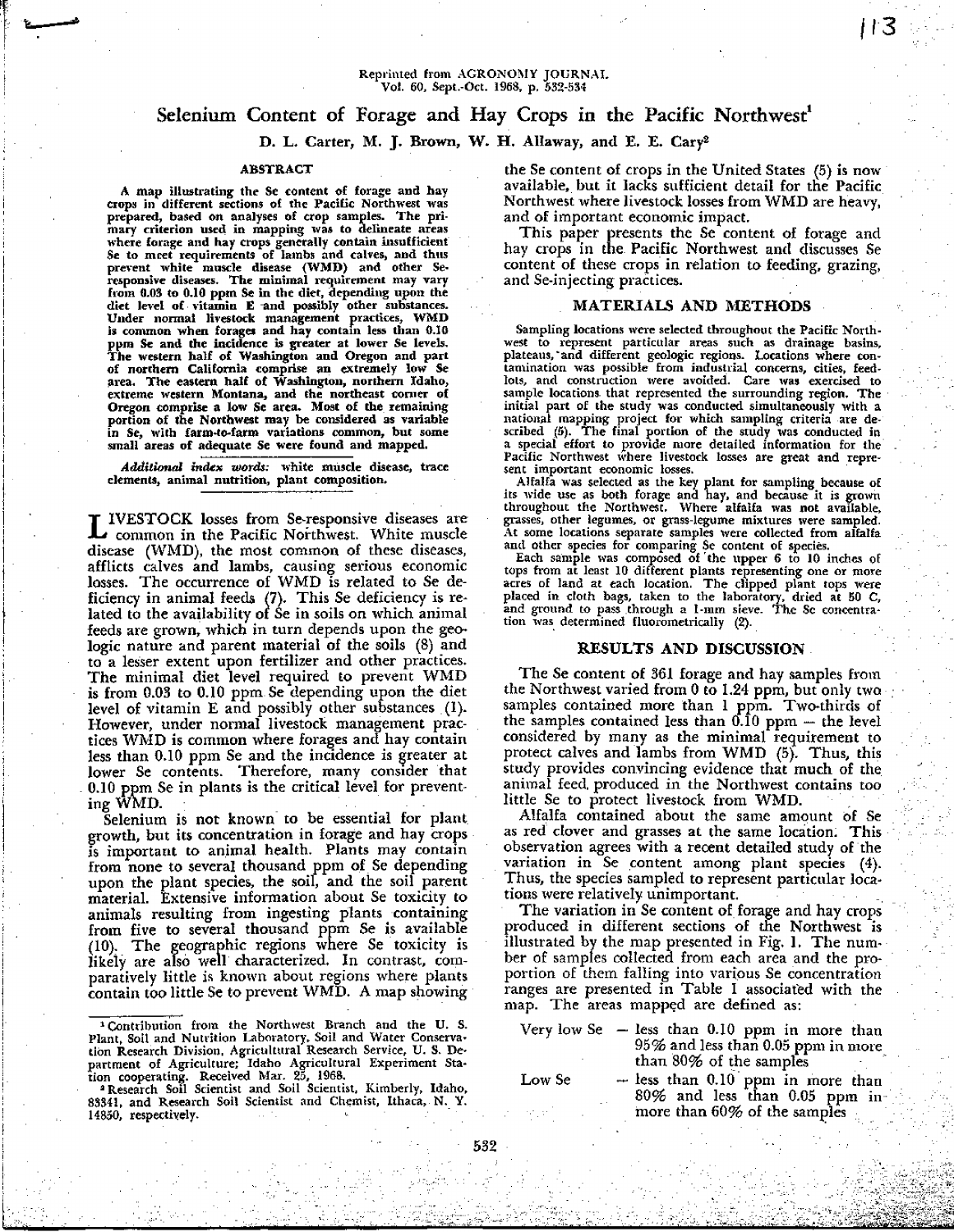**Table I. The distribution of samples falling into various mapping categories of Fig. I.**

| Ares                       | Percent of samples falling<br>in concentration ranges of: |           |               |               |         |
|----------------------------|-----------------------------------------------------------|-----------|---------------|---------------|---------|
|                            | No. of<br>samples                                         | ppu.      |               |               |         |
|                            |                                                           | 0.00-0.05 | $0.05 - 0.10$ | $0.10 - 0.50$ | > 0.50  |
| Very low Se                | 69                                                        | 81        | 15            |               |         |
| Low So                     | 94                                                        | 61        | 23            | 15            |         |
| Variable Se                | 117                                                       | 15        | 37            | 46            |         |
| Adoquato So                | 49                                                        | 2         | 8             | 12            | 18      |
| North Utah - south Idaho - |                                                           |           |               |               |         |
| Nevada rarge               | 16                                                        | 94        | Б             | o             | $\cdot$ |
| Fishlake Utah Range        | 16                                                        | 56        | 13            | 25.           | Ó.      |
| Total                      | 361                                                       |           |               |               |         |



**Fig. I. Selenium content of forages in the Pacific Northwest.**

Variable Se — less than 0.10 ppm in 50% of the samples

Adequate Se – more than  $0.10$  ppm in  $90\%$  or more of the samples

In addition to areas mapped on the above basis, several mountain ranges above 7,500 feet in elevation were sampled in detail. These ranges were mapped (Fig.  $\hat{I}$ ) according to the definitions given, but Se concentration distributions are presented separately in Table 1 for some ranges to avoid bias.

The very low Se area of the Northwest includes the western half of Oregon and Washington and extends into northern California (Fig. 1). Essentially all the hay and forage produced in that area contains too little Se to protect livestock from WMD. Most hay and forage samples contained less than half the amount of Se that may be required for this protection\_ The total Se levels in soils of this area are low (10) because the parent material from which these soils developed contained very little Se (9, 10). Most soils in the area are acid, and Se forms in acid soils are generally less available to plants than those in alkaline soils.

Mountain rangelands above 7,500 feet in elevation in northern Utah, southern Idaho, and northeastern Nevada produce forage very low in Se (Fig. 1). In contrast, the lower rangelands surrounding a portion of these areas produce forage with adequate Se levels. In this area, the soils on higher mountain elevations are formed from (a) geologically old rocks of low Se content or (b) recent volcanic rocks of low Se content. The soil parent materials found at low elevations frequently contain cretaceous or tertiary sediments that normally are somewhat higher in Se content than either older or younger rocks. The general livestock management practice is to graze cattle on the lower lands, generally ranging from 4,000 to 6,000 feet in elevation, in the early spring, the late fall, and sometimes during the winter. The ranges above 7,500 feet in elevation are grazed for approximately 3 months during the summer and early fall. Therefore, livestock in the area would be on Se-deficient feed only about one-fourth of the time, and incidence of WMD is limited in these areas. In contrast, many of the high ranges, as well as the lands surrounding them in western Montana, northern Idaho, and eastern Washington are low Se areas (Fig. I). Livestock losses in these areas are common as expected because at no time during the year do livestock eat Se-adequate feed-

The high rangeland in the Fishlake National Forest of central Utah produces forage generally lower in Se than surrounding lands, but both the high and surrounding ranges are mapped as variable areas. Livestock losses from WMD in that area depend on where the stock graze, the supplement feeding program, and the Se content of the hay fed on home ranches.

Northern Idaho, extreme western Montana, and most of the eastern half of Washington and the northeast corner of Oregon comprise the low Se area. Livestock production is important in this area, and probably the greatest livestock losses from WMD in the West occur here and in central Oregon. Most ranchers in these areas have lost young livestock from WMD and thus suffered economic losses.

The areas where Se content of forage and hay crops is variable over short distances represent approximate . ly half of the Northwest. WMD does occur in these areas (8), but incidence is lower than on the very low and low Se areas. Apparently, losses in this area depend upon specific locations where feeds are grown, vitamin E levels, and other management practices.

There are several possible explanations for the variability in Se content of crops from farm to farm in the variable Se area. One is that some phosphate fertilizers sold in the West naturally contain small amounts of Se (9 and unpublished data of senior author). Fertilizing alfalfa with these materials may result in the uptake of protective Se levels for one or more growing seasons. It is established that considerable Se may be absorbed by plants from very low Se application rates to the soil (3).

Another explanation for variability is natural depletion. For example, Se-accumulator plants (6) have been observed growing on rangelands near Rome, Oregon. Yet alfalfa collected from irrigated fields contained very little Se. Differences in this area may result from natural depletion of the native Se supply during the 40 to 50 years the lands have been farmed.